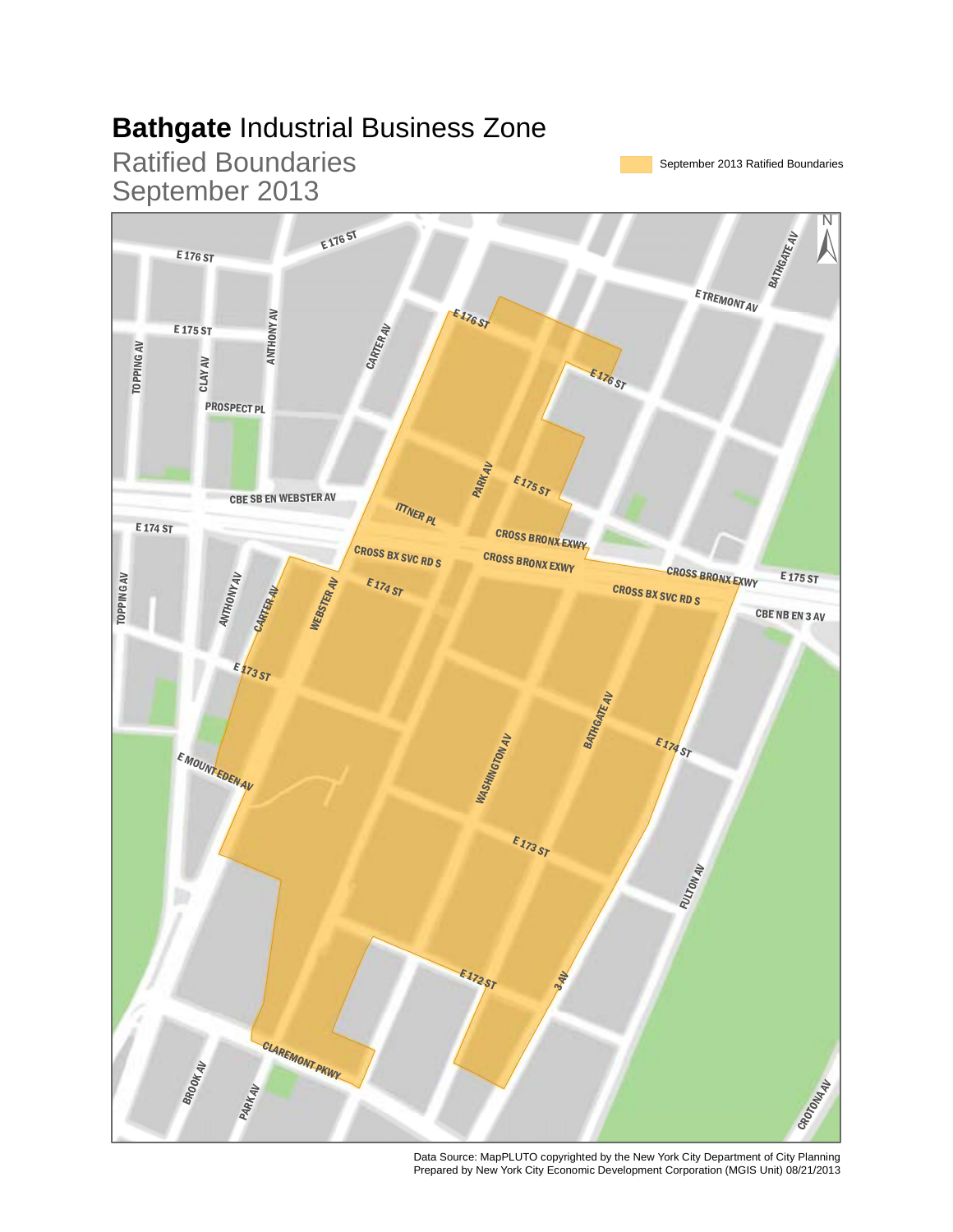## **Eastchester** Industrial Business Zone



Data Source: MapPLUTO copyrighted by the New York City Department of City Planning Prepared by New York City Economic Development Corporation (MGIS Unit) 08/21/2013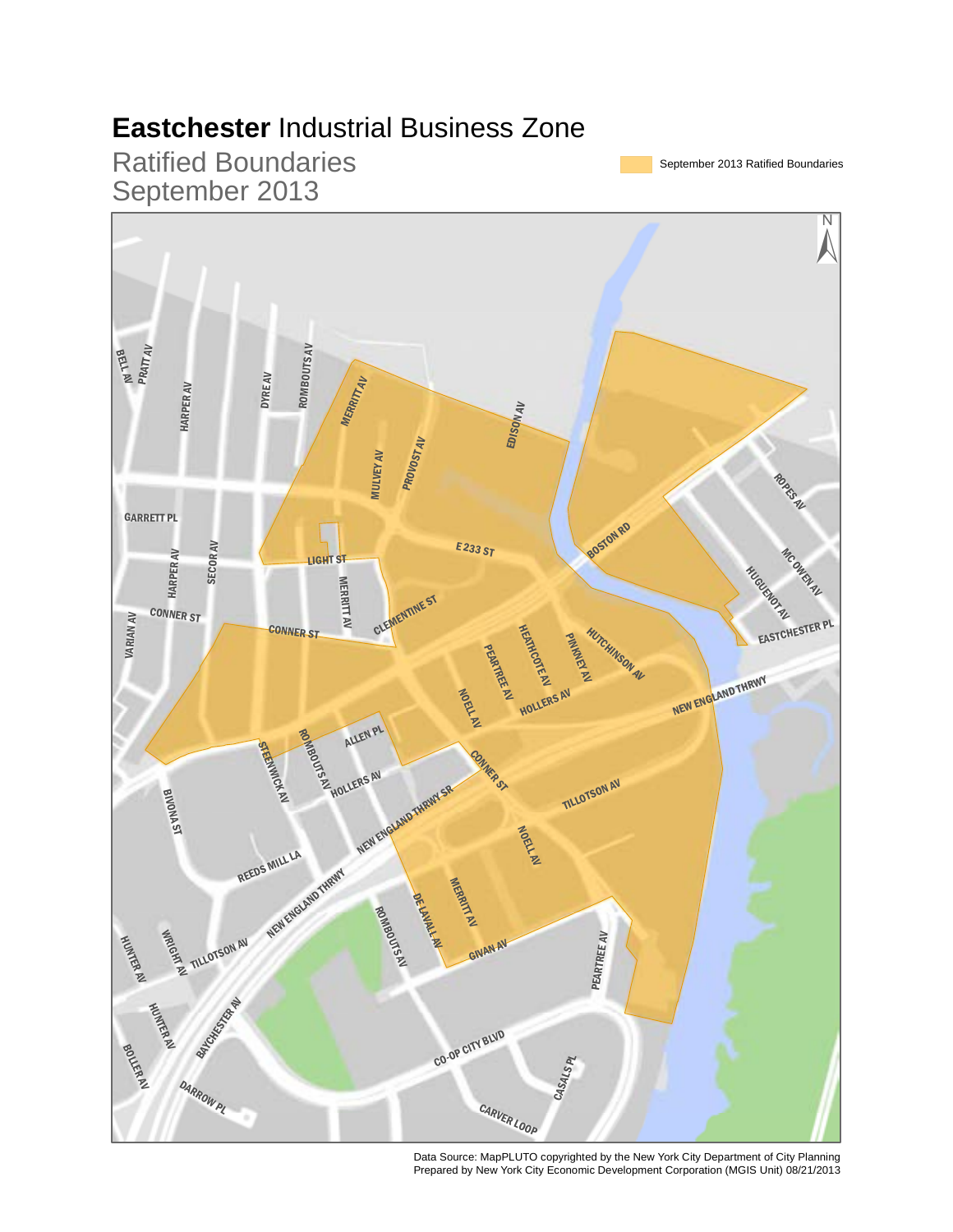# **Hunts Point** Industrial Business Zone



Data Source: MapPLUTO copyrighted by the New York City Department of City Planning Prepared by New York City Economic Development Corporation (MGIS Unit) 08/21/2013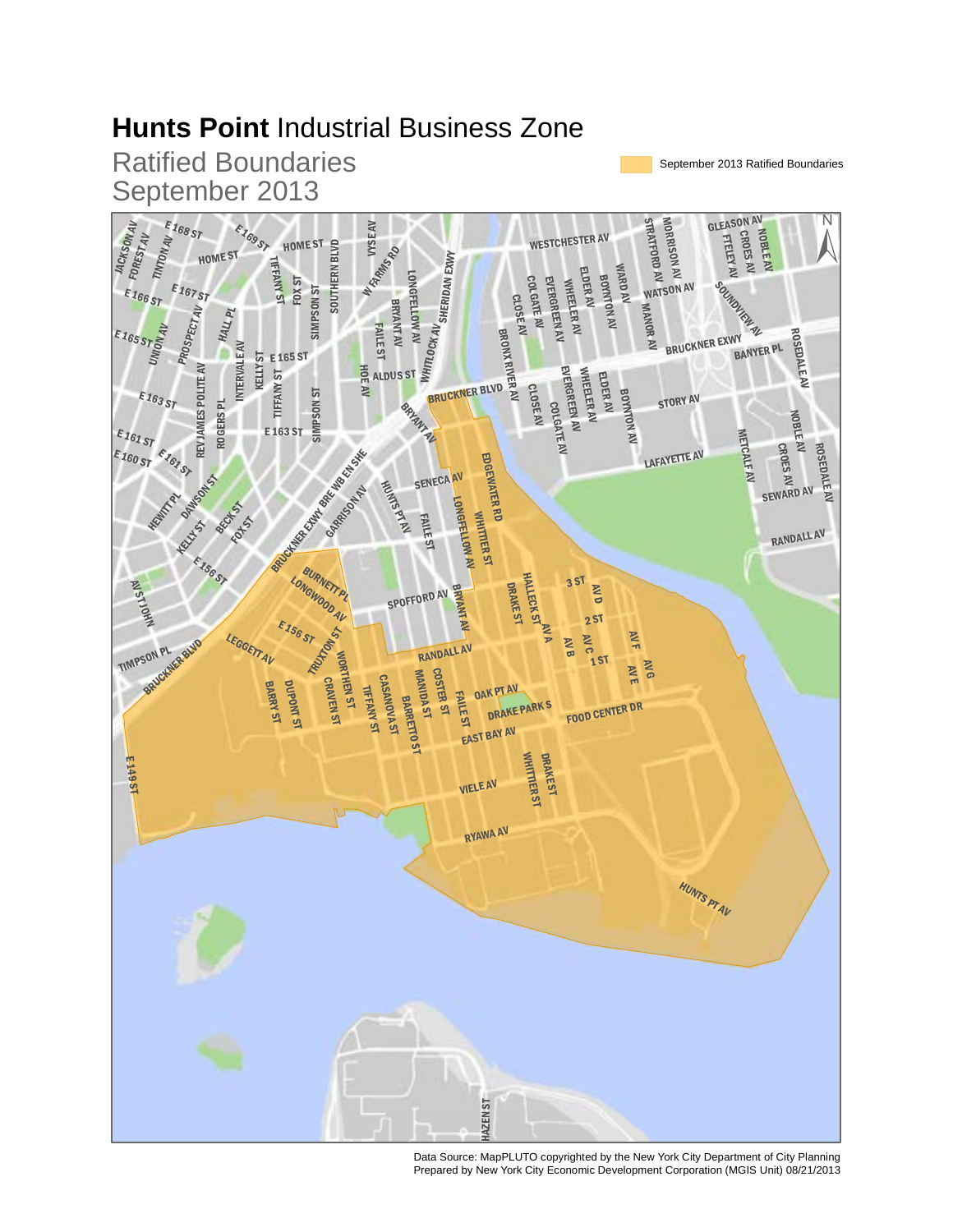## **Port Morris** Industrial Business Zone



Data Source: MapPLUTO copyrighted by the New York City Department of City Planning Prepared by New York City Economic Development Corporation (MGIS Unit) 08/21/2013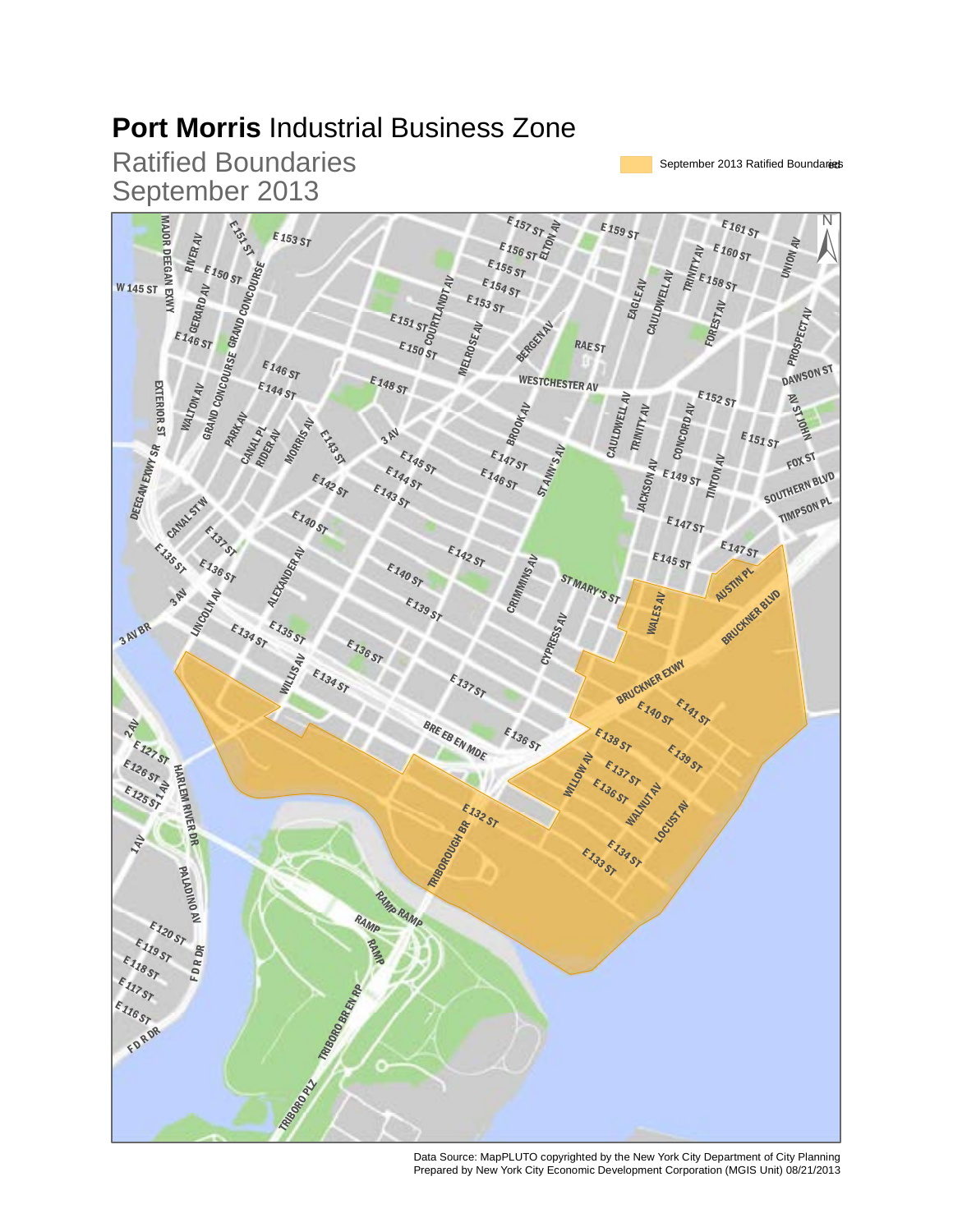# **Port Morris** Industrial Business Zone

Ratified Boundaries November 2013

November 2013 Ratified Boundaries



Data Source: MapPLUTO copyrighted by the New York City Department of City Planning Prepared by New York City Economic Development Corporation (MGIS Unit) 11/21/2013